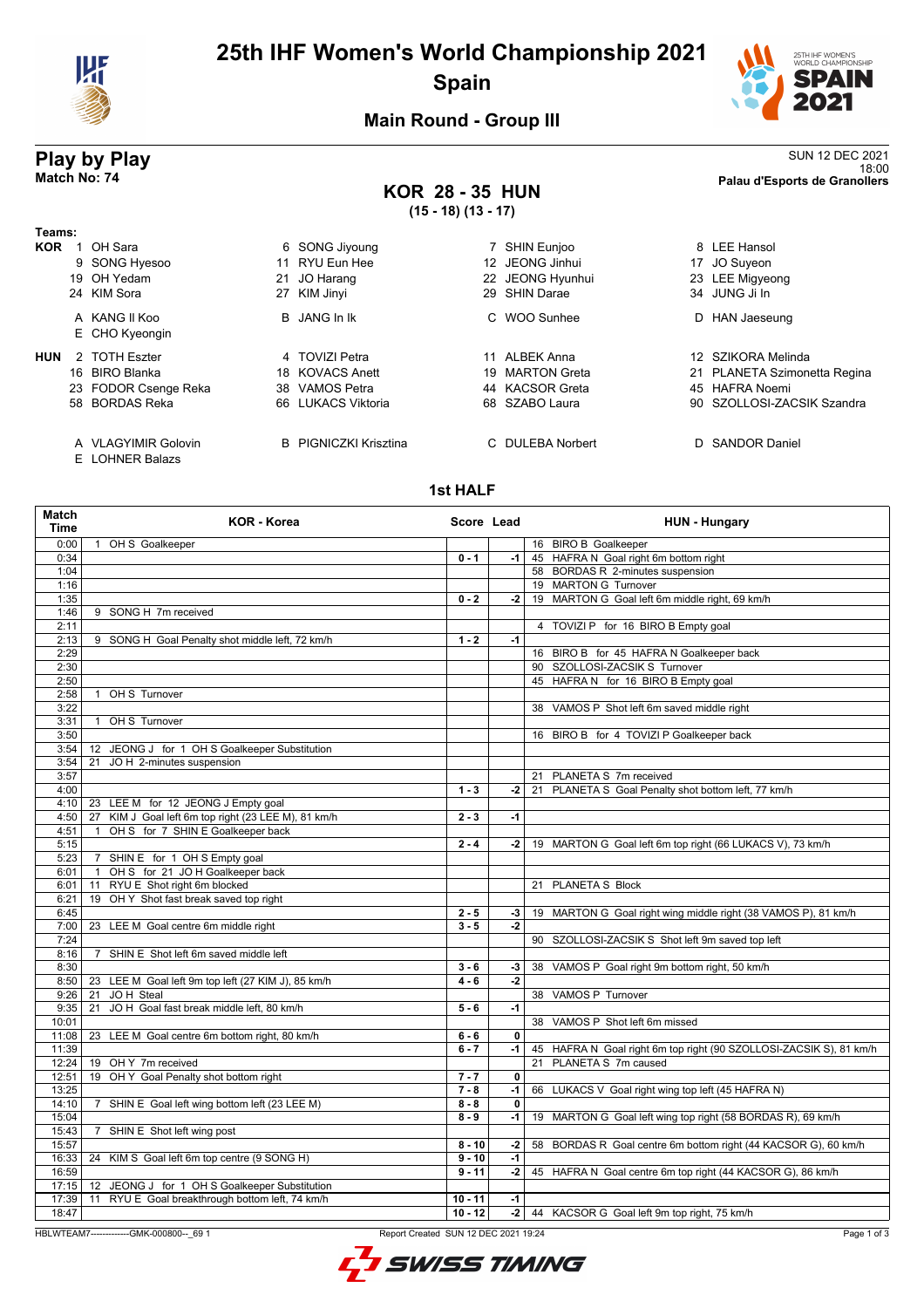



# **Main Round - Group III**

**Play by Play**<br>Match No: 74<br>Palau d'Esports de Granollers 18:00 **Match No: 74 Palau d'Esports de Granollers**

### **KOR 28 - 35 HUN (15 - 18) (13 - 17)**

**1st HALF**

| <b>Match</b><br><b>Time</b> | <b>KOR - Korea</b>                                         | Score Lead |      | <b>HUN - Hungary</b>                                        |
|-----------------------------|------------------------------------------------------------|------------|------|-------------------------------------------------------------|
| 19:32                       | 9 SONG H Shot left 6m saved middle right                   |            |      |                                                             |
| 19:43                       |                                                            | $10 - 13$  | $-3$ | 45 HAFRA N Goal left 6m bottom right (44 KACSOR G), 92 km/h |
| 20:28                       | 11 RYU E Goal breakthrough top right                       | $11 - 13$  | $-2$ |                                                             |
| 20:37                       | JO S 2-minutes suspension<br>17                            |            |      |                                                             |
| 20:57                       |                                                            |            |      | 38 VAMOS P Technical Fault                                  |
| 21:08                       | 9 SONG H for 12 JEONG J Empty goal                         |            |      |                                                             |
| 21:54                       | 23 LEE M Goal flying throw top left (11 RYU E), 77 km/h    | $12 - 13$  | $-1$ |                                                             |
| 21:55                       | 12 JEONG J for 7 SHIN E Goalkeeper back                    |            |      |                                                             |
| 22:24                       |                                                            | $12 - 14$  | $-2$ | 4 TOVIZI P Goal left 6m bottom right (44 KACSOR G), 72 km/h |
| 23:06                       | 9 SONG H Technical Fault                                   |            |      |                                                             |
| 23:16<br>23:27              |                                                            |            |      | 66 LUKACS V Shot right wing post                            |
| 23:28                       | Team timeout                                               | $12 - 15$  | -3   | 19 MARTON G Goal left wing top right (44 KACSOR G), 54 km/h |
| 23:49                       |                                                            |            |      | 23 FODOR C 7m received                                      |
| 23:49                       |                                                            |            |      | 12 SZIKORA M for 16 BIRO B Goalkeeper Substitution          |
| 23:49                       |                                                            |            |      | 4 TOVIZI P 2-minutes suspension                             |
| 23:59                       | 19 OH Y Goal Penalty shot bottom right (23 LEE M), 64 km/h | $13 - 15$  | $-2$ |                                                             |
| 24:04                       |                                                            |            |      | 58 BORDAS R for 12 SZIKORA M Empty goal                     |
| 24:28                       |                                                            |            |      | 2 TOTH E Shot left 6m saved bottom right                    |
| 24:32                       |                                                            |            |      | 16 BIRO B for 45 HAFRA N Goalkeeper back                    |
| 24:40                       | 23 LEE M Shot centre 6m missed                             |            |      |                                                             |
| 24:52                       |                                                            |            |      | 45 HAFRA N for 16 BIRO B Empty goal                         |
| 25:02                       | 21 JOH Steal                                               |            |      | 44 KACSOR G Turnover                                        |
| 25:03                       |                                                            |            |      | 16 BIRO B for 45 HAFRA N Goalkeeper back                    |
| 25:15                       | JO H Shot fast break saved bottom right<br>21              |            |      |                                                             |
| 25:23                       |                                                            |            |      | 45 HAFRA N for 16 BIRO B Empty goal                         |
| 25:42                       |                                                            | $13 - 16$  | -3 1 | 45 HAFRA N Goal centre 6m top right (19 MARTON G), 50 km/h  |
| 25:50                       |                                                            |            |      | 16 BIRO B for 44 KACSOR G Goalkeeper back                   |
| 25:50                       | SHIN E Goal empty goal middle centre, 83 km/h<br>7         | $14 - 16$  | $-2$ |                                                             |
| 26:11                       |                                                            |            |      | 44 KACSOR G for 16 BIRO B Empty goal                        |
| 26:31                       |                                                            |            |      | 16 BIRO B for 45 HAFRA N Goalkeeper back                    |
| 26:39                       |                                                            |            |      | 44 KACSOR G Shot left 6m missed                             |
| 26:55                       | 9 SONG H Technical Fault<br>12 JEONG J Steal               |            |      | 2 TOTH E Turnover                                           |
| 27:06                       | 21                                                         |            |      |                                                             |
| 27:09<br>27:26              | JO H 2-minutes suspension                                  | $14 - 17$  | -3   | 66 LUKACS V Goal right wing top left (38 VAMOS P), 73 km/h  |
| 27:45                       | 9 SONG H for 12 JEONG J Empty goal                         |            |      |                                                             |
| 28:02                       | JEONG J for 7 SHIN E Goalkeeper back<br>12 <sup>2</sup>    |            |      |                                                             |
| 28:31                       | 9 SONG H Shot centre 6m saved middle right                 |            |      |                                                             |
| 28:42                       |                                                            | $14 - 18$  | -4 l | 45 HAFRA N Goal centre 6m top right (66 LUKACS V), 83 km/h  |
| 28:54                       | 9 SONG H for 12 JEONG J Empty goal                         |            |      |                                                             |
| 29:12                       | 12 JEONG J for 21 JO H Goalkeeper back                     |            |      |                                                             |
| 29:42                       | 23 LEE M Goal centre 6m middle right, 80 km/h              | $15 - 18$  | $-3$ |                                                             |
| 29:53                       |                                                            |            |      | 2 TOTH E Shot left 6m saved middle left                     |
| 29:59                       | 11 RYU E Shot left 6m missed                               |            |      |                                                             |
|                             |                                                            |            |      |                                                             |

### **2nd HALF**

| Match<br>Time | KOR - Korea                                                  | Score Lead |      | <b>HUN - Hungary</b>                                             |
|---------------|--------------------------------------------------------------|------------|------|------------------------------------------------------------------|
| 30:00         | JEONG J Goalkeeper<br>12                                     |            |      | 16 BIRO B Goalkeeper                                             |
| 30:26         | KIM J Shot left 6m saved bottom right<br>27                  |            |      |                                                                  |
| 30:52         | SHIN D Shot right wing post<br>29                            |            |      |                                                                  |
| 31:01         |                                                              | $15 - 19$  | -4   | 38 VAMOS P Goal centre 6m bottom right, 54 km/h                  |
| 31:20         | <b>LEE M Turnover</b><br>23                                  |            |      | 21 PLANETA S Steal                                               |
| 31:45         | <b>LEE M Steal</b><br>23                                     |            |      | 44 KACSOR G Turnover                                             |
| 31:54         | SHIN D Goal fast break middle left (23 LEE M), 64 km/h<br>29 | $16 - 19$  | $-3$ |                                                                  |
| 32:24         |                                                              | $16 - 20$  | -4   | 38 VAMOS P Goal right 6m middle right                            |
| 32:53         | 27<br>KIM J Shot left 6m saved top left                      |            |      |                                                                  |
| 33:06         |                                                              | $16 - 21$  | -5   | 66 LUKACS V Goal right wing bottom left (45 HAFRA N), 83 km/h    |
| 34:06         | RYU E Shot left 6m saved                                     |            |      |                                                                  |
| 34:30         |                                                              | $16 - 22$  | -6   | 44 KACSOR G Goal centre 6m bottom left. 76 km/h                  |
| 34:42         | OH S for 12 JEONG J Goalkeeper Substitution                  |            |      |                                                                  |
| 34:42         | Team timeout                                                 |            |      |                                                                  |
| 35:21         | RYU E Shot centre 9m saved middle centre                     |            |      |                                                                  |
| 36:01         | SHIN E 7m caused                                             |            |      | 45 HAFRA N 7m received                                           |
| 36:01         | JEONG J for 1 OH S Goalkeeper Substitution<br>12             |            |      |                                                                  |
| 36:01         | SHIN E 2-minutes suspension                                  |            |      |                                                                  |
| 36:12         |                                                              | $16 - 23$  | -7   | 21 PLANETA S Goal Penalty shot middle left (45 HAFRA N), 83 km/h |

HBLWTEAM7-------------GMK-000800--\_69 1 Report Created SUN 12 DEC 2021 19:24